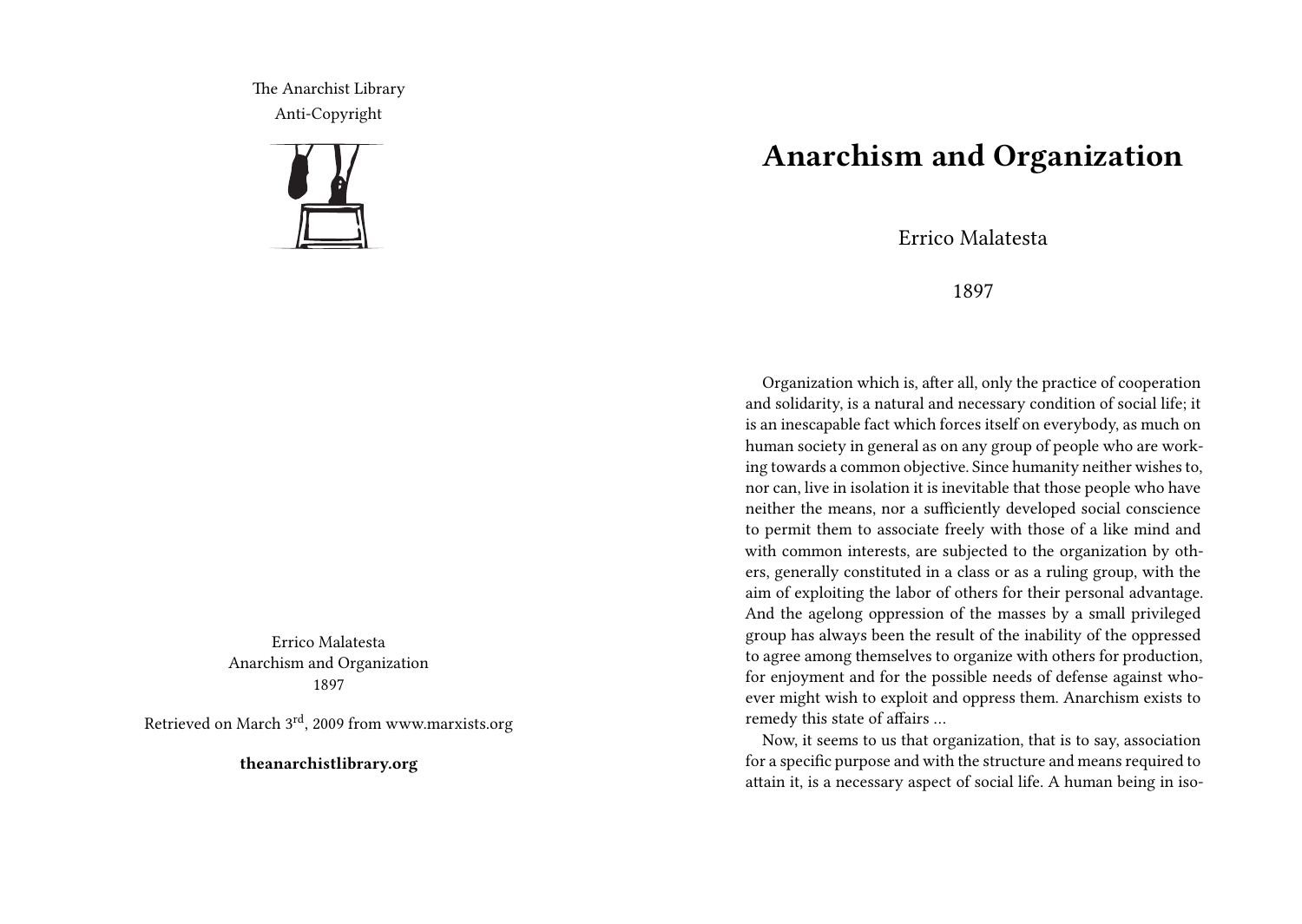lation cannot even live the life of a beast, for they would be unable to obtain nourishment for themselves, except perhaps in tropical regions or when the population is exceptionally sparse; and they would be, without exception, unable to rise much above the level of an animal. Having therefore to join with other humans, or more accurately, finding themselves united to them as a consequence of the evolutionary antecedents of the species, they must submit to the will of others (be enslaved) or subject others to his/her will (be in authority) or live with others in fraternal agreement in the interests of the greatest good of all (be an associate). Nobody can escape from this necessity.

Admitting as a possibility the existence of a community organized without authority, that is without compulsion  $-$  and anarchists must admit the possibility, or anarchism would have no meaning — let us pass on to discuss the organization of the anarchist movement.

In this case too, organization seems useful and necessary. If a movement means the whole — individuals with a common objective which they exert themselves to attain  $-$  it is natural that they should agree among themselves, join forces, share out the tasks and take all those steps which they think will lead to the achievement of those objectives. To remain isolated, each individual acting or seeking to act on their own without coordination, without preparation, without their modest efforts to a strong group, means condemning oneself to impotence, wasting one's efforts in small ineffectual action, and to lose faith very soon in one's aims and possibly being reduced to complete inactivity.

A mathematician, a chemist, a psychologist or a sociologist may say they have no programme or are concerned only with establishing the truth. They seek knowledge, they are not seeking to do something. But anarchism and socialism are not sciences; they are proposals, projects, that anarchists and socialists seek to realize and which, therefore need to be formulated as definite programs.

that it cannot desire more than that much organization, and of the kind it needs to attain power: Electoral organizations if it hopes to achieve it by legal means; Military organization if it relies on violent action. But we anarchists do not want to emancipate the people; we want the people to emancipate themselves. We do not believe in the good that comes from above and imposed by force; we want the new way of life to emerge from the body of the people and correspond to the state of their development and advance as they advance. It matters to us therefore that all interests and opinions should find their expression in a conscious organization and should influence communal life in proportion to their importance.

We have undertaken the task of struggling against existing social organization, and of overcoming the obstacles to the advent of a new society in which freedom and well being would be assured to everybody. To achieve this objective we organize ourselves and seek to become as numerous and as strong as possible. But if it were only our anarchist groupings that were organized; if the workers were to remain isolated like so many units unconcerned about each other and only linked by the common chain; if we ourselves besides being organized as anarchists in a federation, were not as workers organized with other workers, we could achieve nothing at all, or at most, we might be able to impose ourselves … and then it would not be the triumph of anarchism, but our triumph. We could then go on calling ourselves anarchists, but in reality we should simply be rulers, and as impotent as all rulers are where the general good is concerned.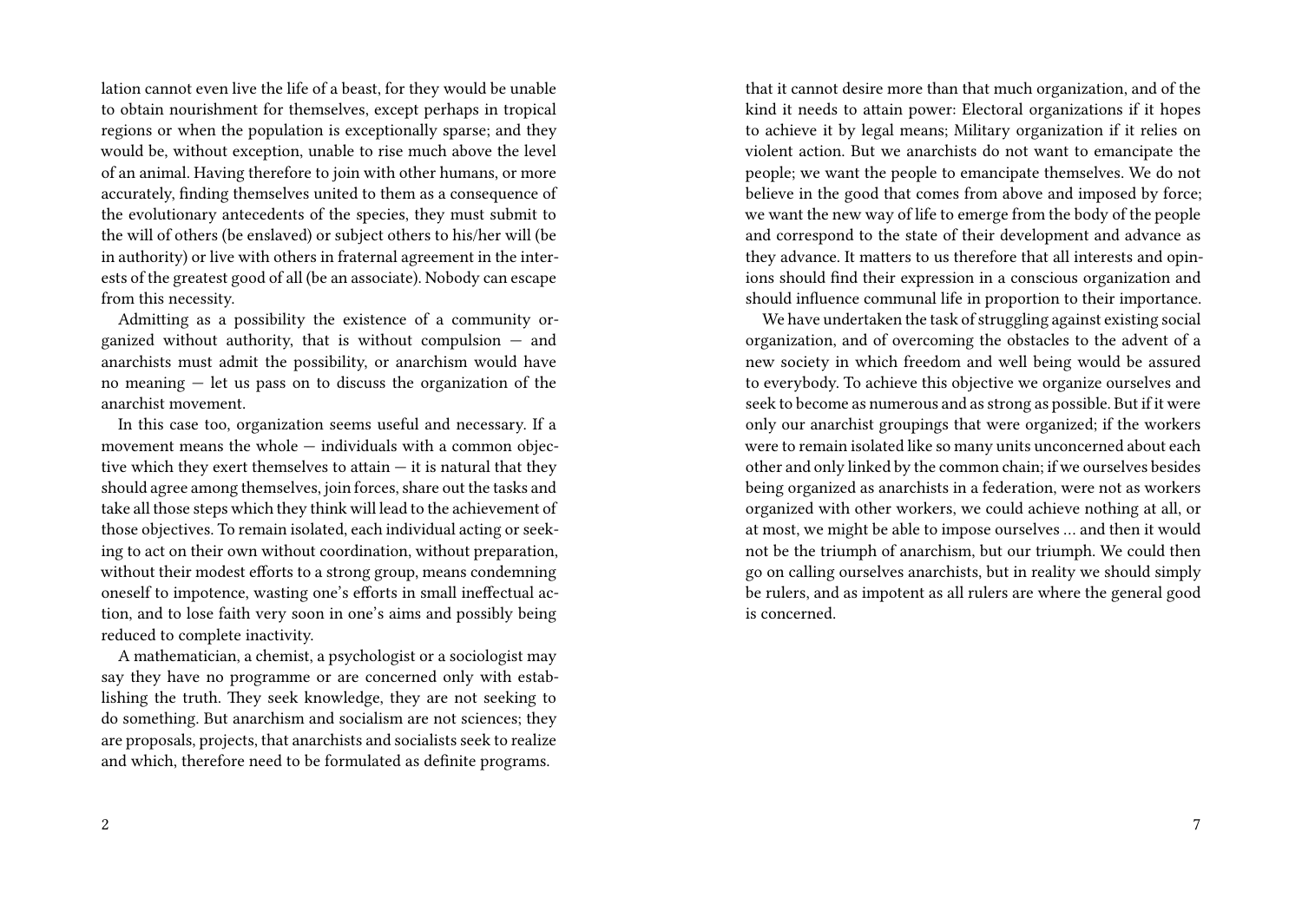physical strength that is needed to subdue the organized might of the oppressors.

There have been anarchists, and there still are some, who while recognizing the need to organize today for propaganda and action, are hostile to all organizations which do not have anarchism as their goal or which do not follow anarchist methods of struggle. To those comrades it seemed that all organized forces for an objective less than radically revolutionary, were forces that the revolution was being deprived of. It seems to us instead, and experience has surely already confirmed our view, that their approach would condemn the anarchist movement to a state of perpetual sterility. To make propaganda we must be amongst the people, and it is in the workers' associations that workers find their comrades and especially those who are most disposed to understand and accept our ideas. But even when it is possible to do as much propaganda as we wished outside the associations, this could not have a noticeable effect on the working masses. Apart from a small number of individuals more educated and capable of abstract thought and theoretical enthusiasms, the worker cannot arrive at anarchism in one leap. To become an convinced anarchist, and not in name only, they must begin to feel the solidarity that joins them to their comrades, and to learn to cooperate with others in defense of common interests and that, by struggling against the bosses and against the government that supports them, should realize that bosses and governments are useless parasites and that the workers could manage the domestic economy by their own efforts. And when the worker has understood this, he or she is an anarchist even if they do not refer to themselves as such.

Furthermore, to encourage popular organizations of all kinds is the logical consequence of our basic ideas, and should therefore be an integral part of our programme. An authoritarian party, which aims at capturing power to impose its ideas, has an interest in the people remaining an amorphous mass, unable to act for themselves and therefore always easily dominated. And it follows, logically,

If it is true that organization creates leaders; if it is true that anarchists are unable to come together and arrive at an agreement without submitting themselves to an authority, this means that they are not yet very good anarchists, and before thinking of establishing an anarchist society within the world they must think of making themselves able to live anarchistically. The remedy does not lie in the abolition of organization but in the growing consciousness of each individual member. In small as well as large societies, apart from brute force, of which it cannot be a question for us, the origin and justification for authority lies in social disorganization.

When a community has needs and its members do not know how to organize spontaneously to provide them, someone comes forward, an authority who satisfies those needs by utilizing the services of all and directing them to their liking. If the roads are unsafe and the people do not know what measures to take, a police force emerges which in return for whatever services it renders expects to be supported and paid, as well as imposing itself and throwing its weight around; if some article is needed, and the community does not know how to arrange with the distant producers to supply it in exchange for goods produced locally, the merchant will appear who will profit by dealing with the needs of one section to sell and of the other to buy, and impose his/her own prices both on the producer and the consumer. This is what has happened in our midst; the less organized we have been, the more prone are we to be imposed on by a few individuals. And this is understandable. So much so that organization, far from creating authority, is the only cure for it and the only means whereby each one of us will get used to taking an active and conscious part in the collective work, and cease being passive instruments in the hands of leaders.

But an organization, it is argued, presupposes an obligation to coordinate one's own activities with those of others; thus it violates liberty and fetters initiative. As we see it, what really takes away liberty and makes initiative impossible is the isolation which renders it powerless. Freedom is not an abstract right but the pos